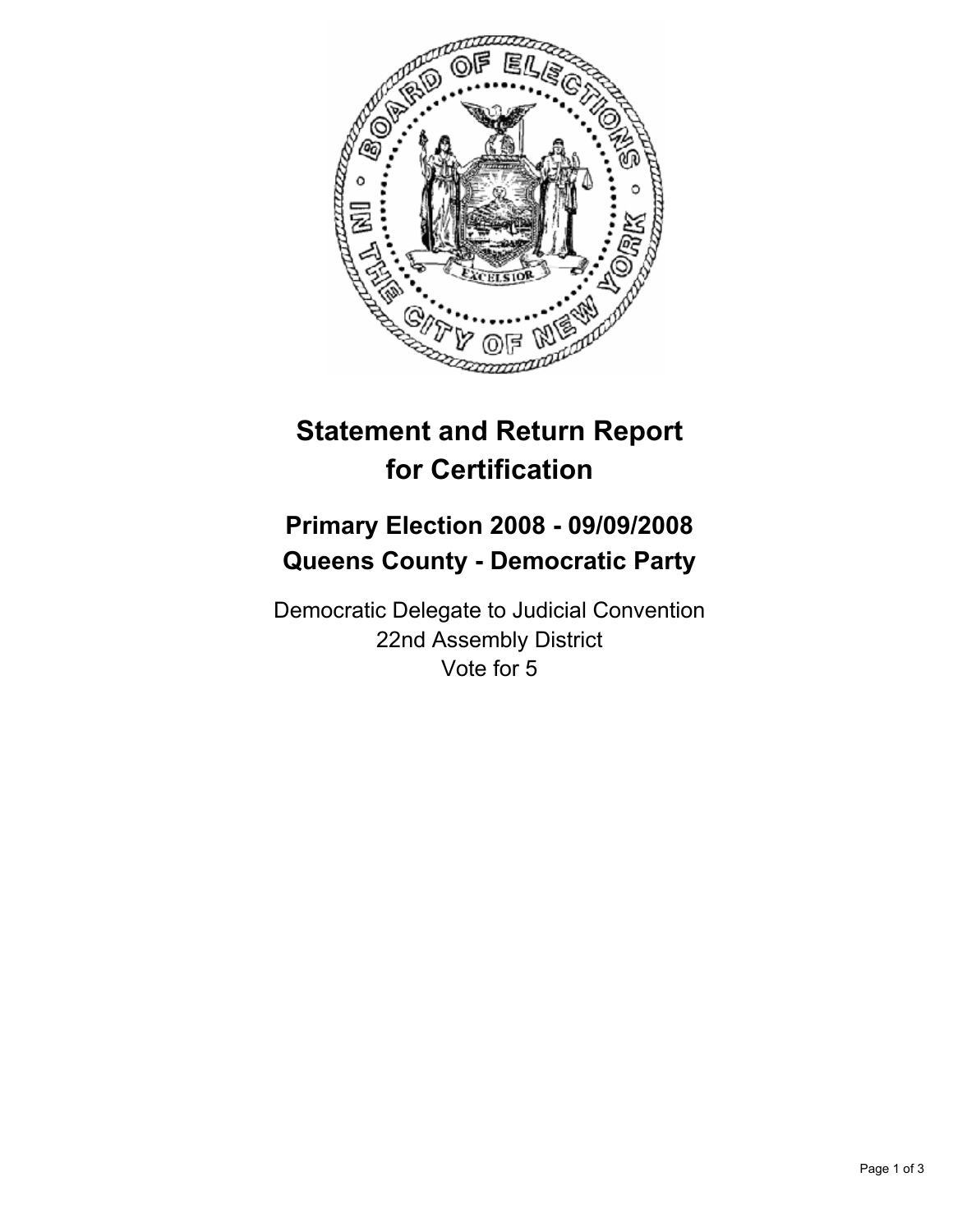

## **Assembly District 22**

| <b>EMERGENCY</b>             | 0     |
|------------------------------|-------|
| ABSENTEE/MILITARY            | 133   |
| AFFIDAVIT                    | 273   |
| <b>HAI FONG CHU</b>          | 1,113 |
| <b>HYLETA T BABB-SUMMERS</b> | 737   |
| <b>SANDY S CONTRERAS</b>     | 801   |
| SHIRLEY A GILBERT            | 901   |
| <b>HOWARD HICKS</b>          | 643   |
| <b>JOHN C LIU</b>            | 2,249 |
| MARTHA FLORES-VAZQUEZ        | 1,055 |
| <b>RICHARD A MAGELANER</b>   | 531   |
| <b>Total Votes</b>           | 8,030 |